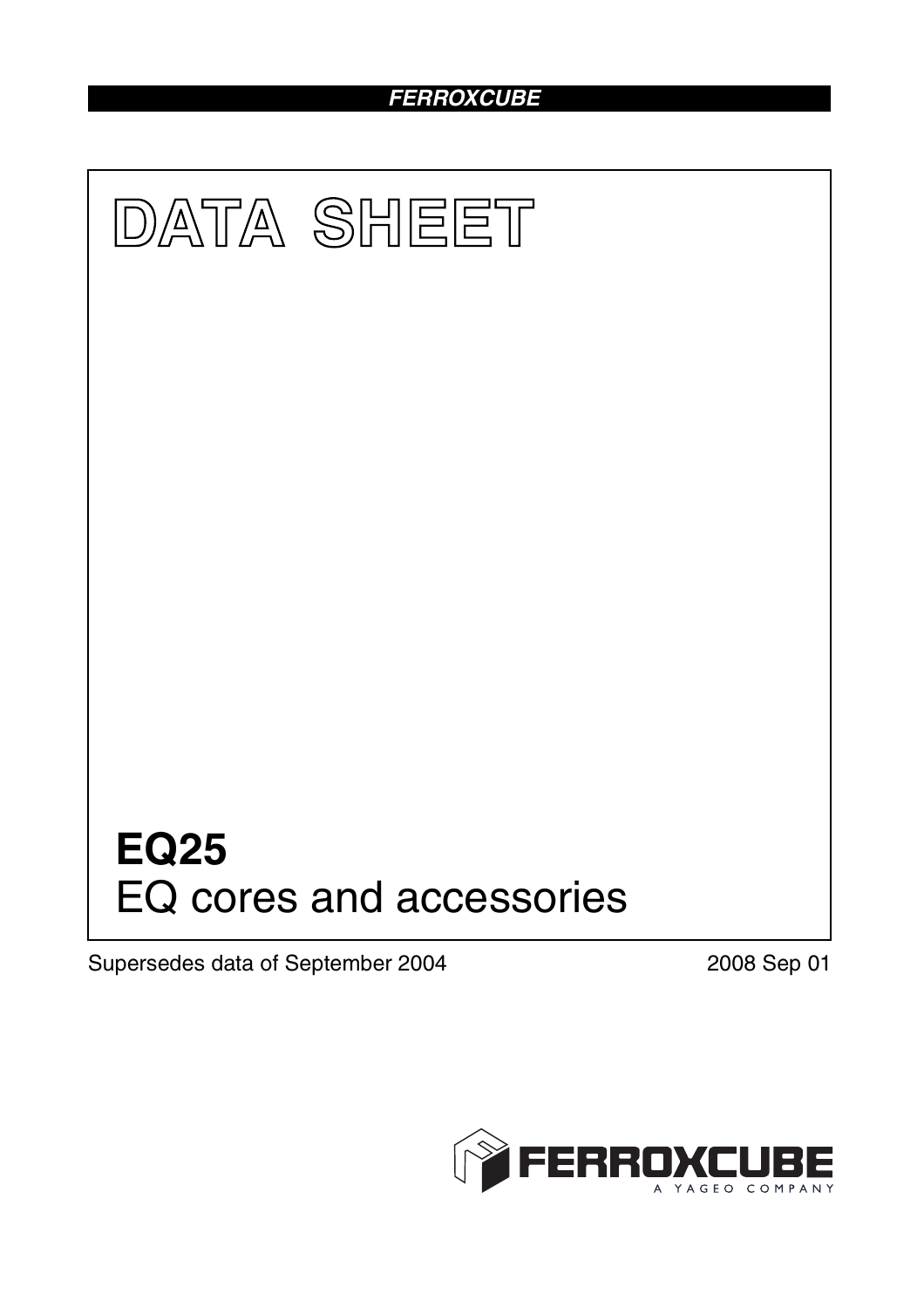# EQ cores and accessories EQ25

## **CORES**

| Effective core parameters of a set of EQ cores |                                                 |              |                 |  |
|------------------------------------------------|-------------------------------------------------|--------------|-----------------|--|
| <b>SYMBOL</b>                                  | <b>VALUE</b><br><b>UNIT</b><br><b>PARAMETER</b> |              |                 |  |
| $\Sigma(I/A)$                                  | core factor (C1)                                | 0.414        | $mm-1$          |  |
| $V_{\rm e}$                                    | effective volume                                | 4145         | mm <sup>3</sup> |  |
| $\mathsf{I}_\mathsf{e}$                        | effective length                                | 41.4         | mm              |  |
| $\mathsf{A}_{\mathsf{e}}$                      | effective area                                  | 100          | mm <sup>2</sup> |  |
| $A_{min}$                                      | minimum area                                    | 95.0         | mm <sup>2</sup> |  |
| m                                              | mass of core half                               | $\approx$ 11 | g               |  |



## **Core halves for general purpose transformers and power applications**

| Clamping force for $A_L$ measurements, 40 $\pm$ 20 N. |  |  |  |
|-------------------------------------------------------|--|--|--|
| CRADE                                                 |  |  |  |

| <b>GRADE</b> | $A_{L}$<br>(nH)  | μ <sub>e</sub> | <b>AIR GAP</b><br>$(\mu m)$ | <b>TYPE NUMBER</b> |
|--------------|------------------|----------------|-----------------------------|--------------------|
| 3C94         | 4800 $\pm$ 25 %  | $\approx$ 1580 | $\approx 0$                 | EQ25-3C94          |
| 3C95<br>des  | 5710 $\pm$ 25 %  | $\approx$ 1880 | $\approx 0$                 | EQ25-3C95          |
| 3C96<br>des  | 4400 $\pm$ 25 %  | $\approx$ 1450 | $\approx 0$                 | EQ25-3C96          |
| 3F35<br>des  | $3350 \pm 25 \%$ | $\approx$ 1100 | $\approx 0$                 | EQ25-3F35          |
| 3F4<br>des   | $2300 \pm 25 \%$ | $\approx 758$  | $\approx 0$                 | EQ25-3F4           |
| ெ<br>3F45    | $2300 \pm 25 \%$ | $\approx 758$  | $\approx 0$                 | EQ25-3F45          |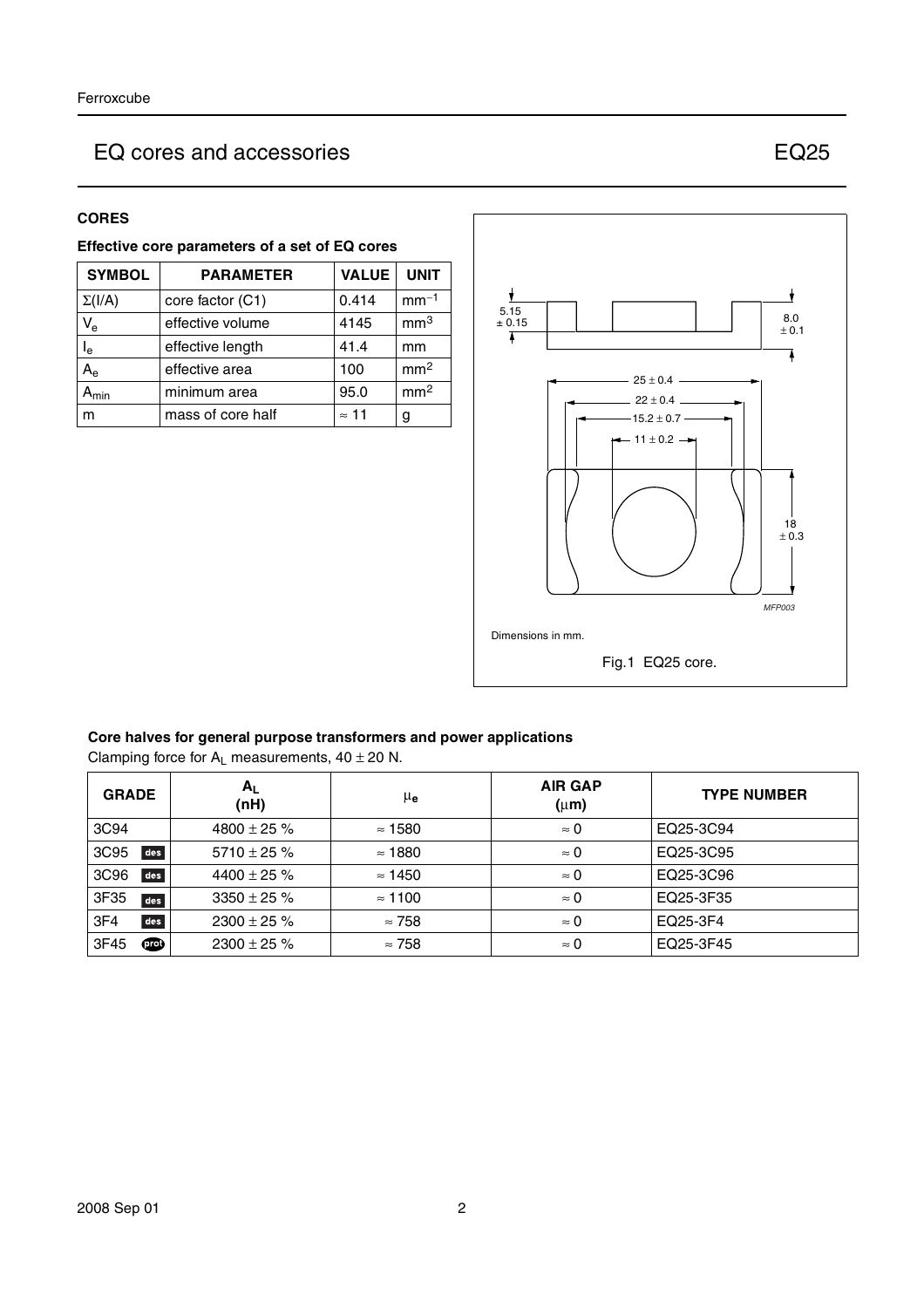# EQ cores and accessories EQ25

**f = 500 kHz; = 50 mT;** ˆ **T = 100** °**C**

|                                   | Properties of core sets under power conditions  |                                                       |                                                 |                                                  |                                  |
|-----------------------------------|-------------------------------------------------|-------------------------------------------------------|-------------------------------------------------|--------------------------------------------------|----------------------------------|
|                                   | B (mT) at                                       |                                                       |                                                 | CORE LOSS (W) at                                 |                                  |
| <b>CORE</b><br><b>COMBINATION</b> | $H = 250$ A/m;<br>$f = 10$ kHz;<br>$T = 100 °C$ | $f = 100$ kHz;<br>$\hat{B} = 100$ mT;<br>$T = 100 °C$ | $f = 100$ kHz;<br>$B = 200 mT$ ;<br>$T = 25 °C$ | $f = 100$ kHz;<br>$B = 200 mT$ ;<br>$T = 100 °C$ | f = 500<br>$B = 50$<br>$T = 100$ |
| EQ+EQ25-3C94                      | $\geq$ 320                                      | $\leq 0.37$                                           |                                                 | $\leq 2.5$                                       |                                  |
| EQ+EQ25-3C95                      | $\geq$ 320                                      |                                                       | $\leq$ 2.45                                     | $\leq$ 2.32                                      |                                  |

## **Properties of core sets under power conditions**

## **Properties of core sets under power conditions (continued)**

|                                   | $B(mT)$ at                                      | CORE LOSS (W) at                              |                                              |                                                    |                                                     |
|-----------------------------------|-------------------------------------------------|-----------------------------------------------|----------------------------------------------|----------------------------------------------------|-----------------------------------------------------|
| <b>CORE</b><br><b>COMBINATION</b> | $H = 250$ A/m;<br>$f = 10$ kHz;<br>$T = 100 °C$ | f = 500 kHz;<br>$B = 100$ mT;<br>$T = 100 °C$ | $f = 1$ MHz;<br>$B = 30$ mT;<br>$T = 100 °C$ | $f = 1$ MHz;<br>$\hat{B} = 50$ mT;<br>$T = 100 °C$ | $f = 3 MHz$ ;<br>$\hat{B} = 10$ mT;<br>$T = 100 °C$ |
| EQ+EQ25-3F35                      | $\geq 300$                                      | $\leq 4.3$                                    |                                              |                                                    |                                                     |
| EQ+EQ25-3F4                       | $\geq 300$                                      |                                               | $\leq 1.25$                                  |                                                    | $\leq 2.0$                                          |
| EQ+EQ25-3F45                      | $\geq 300$                                      |                                               | $\leq 0.95$                                  | $\leq 3.5$                                         | $≤ 1.6$                                             |

EQ+EQ25-3C96  $\geq 340$   $\geq 0.28$   $\mid$   $\sim$   $\mid$  ≤ 1.9  $\mid$  ≤ 1.5 EQ+EQ25-3F35  $\vert$  ≥ 300  $\vert$  −  $\vert$  −  $\vert$  −  $\vert$  −  $\vert$  ≤ 0.56